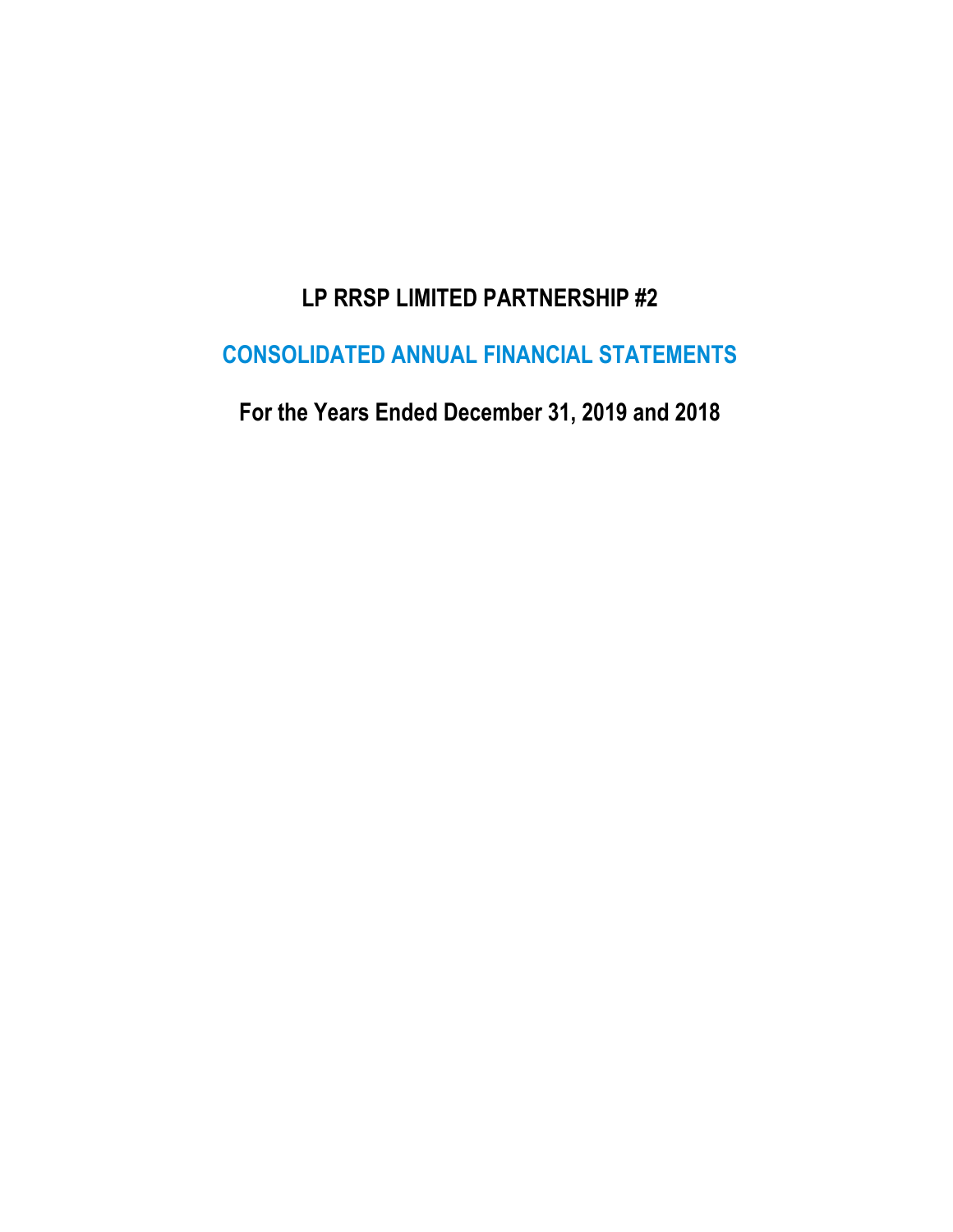## **LP RRSP LIMITED PARTNERSHIP #2 NOTICE OF NO AUDITOR REVIEW OF FINANCIAL STATEMENTS For the Years Ended December 31, 2019 and 2018**

**The accompanying unaudited consolidated financial statements of LP RRSP Limited Partnership #2 (the "Partnership") have been prepared by and are the sole responsibility of the Partnership's management. These financial statements have not been independently reviewed or audited.**

**\_\_\_\_\_\_\_\_\_\_\_\_\_\_\_\_\_\_\_\_\_\_\_\_\_\_\_\_\_\_\_\_\_\_\_\_\_\_\_\_\_\_\_\_\_\_\_\_\_\_\_\_\_\_\_\_\_\_\_\_\_\_\_\_\_\_\_\_\_\_\_\_\_\_\_\_\_\_\_\_\_\_\_\_\_\_\_\_\_\_\_\_\_\_\_\_\_\_\_\_\_\_\_\_\_\_\_**

 $\_$  ,  $\_$  ,  $\_$  ,  $\_$  ,  $\_$  ,  $\_$  ,  $\_$  ,  $\_$  ,  $\_$  ,  $\_$  ,  $\_$  ,  $\_$  ,  $\_$  ,  $\_$  ,  $\_$  ,  $\_$  ,  $\_$  ,  $\_$  ,  $\_$  ,  $\_$  ,  $\_$  ,  $\_$  ,  $\_$  ,  $\_$  ,  $\_$  ,  $\_$  ,  $\_$  ,  $\_$  ,  $\_$  ,  $\_$  ,  $\_$  ,  $\_$  ,  $\_$  ,  $\_$  ,  $\_$  ,  $\_$  ,  $\_$  ,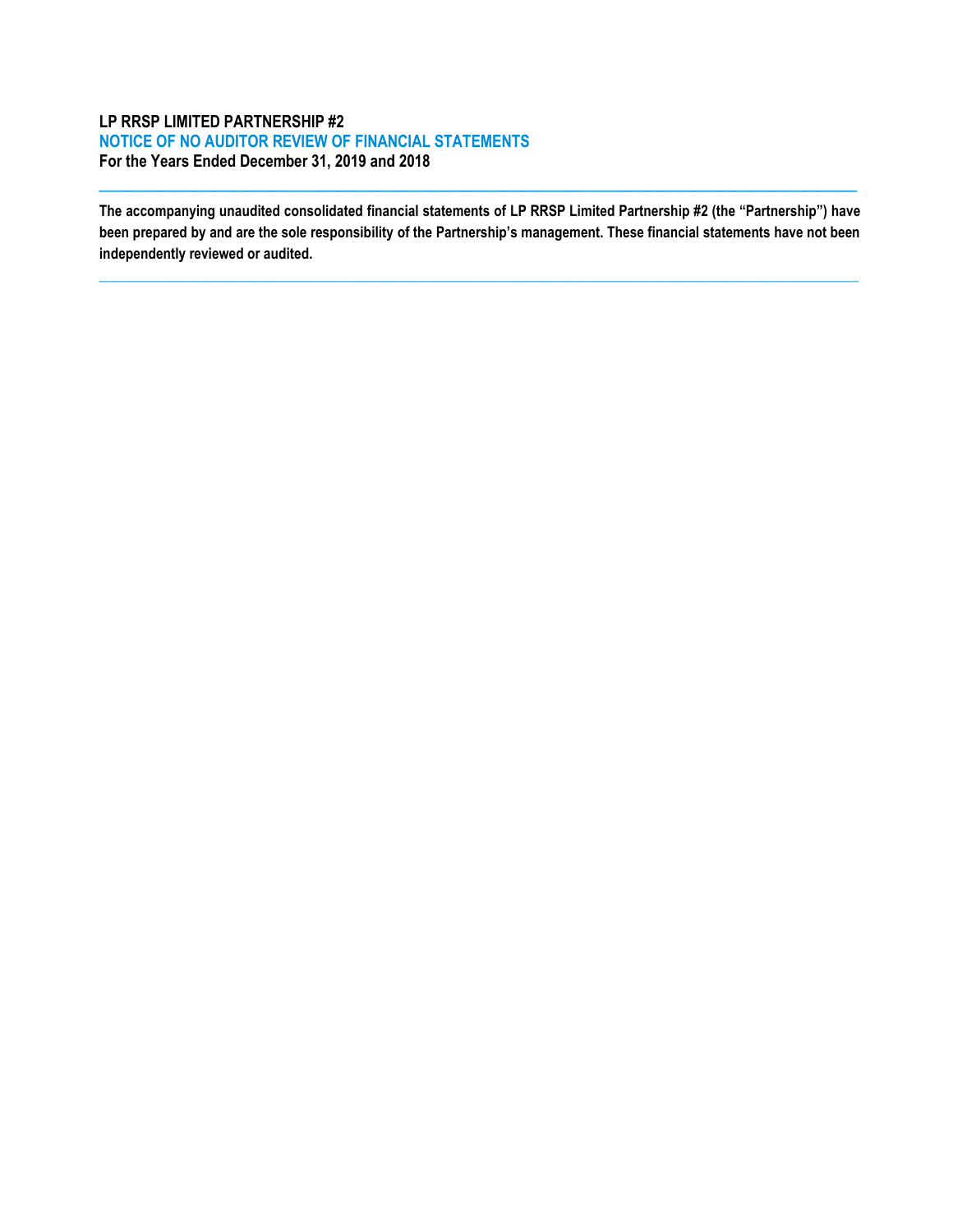## **LP RRSP LIMITED PARTNERSHIP #2**

**CONSOLIDATED BALANCE SHEETS** *(In Canadian dollars) (Unaudited)*

|                                                    | <b>Notes</b> | Dec. 31, 2019 | Dec. 31, 2018 |
|----------------------------------------------------|--------------|---------------|---------------|
| <b>Assets</b>                                      |              |               |               |
| Investment in Limited Partnership Land Pool (2007) |              | 1,461,116     | 1,260,862     |
| <b>Total assets</b>                                |              | 1,461,116     | 1,260,862     |
|                                                    |              |               |               |
| <b>Liabilities</b>                                 |              |               |               |
| Amounts due to related parties                     |              | 13,331        | 4,483         |
| <b>Total liabilities</b>                           |              | 13,331        | 4,483         |
|                                                    |              |               |               |
| <b>Equity</b>                                      |              |               |               |
| General partner                                    |              | 10            | 10            |
| Limited partners                                   | 1            | 1,447,775     | 1,256,369     |
| <b>Total equity</b>                                |              | 1,447,785     | 1,256,379     |
|                                                    |              |               |               |
| <b>Total liabilities and equity</b>                |              | 1,461,116     | 1,260,862     |

*See accompanying notes to the financial statements.*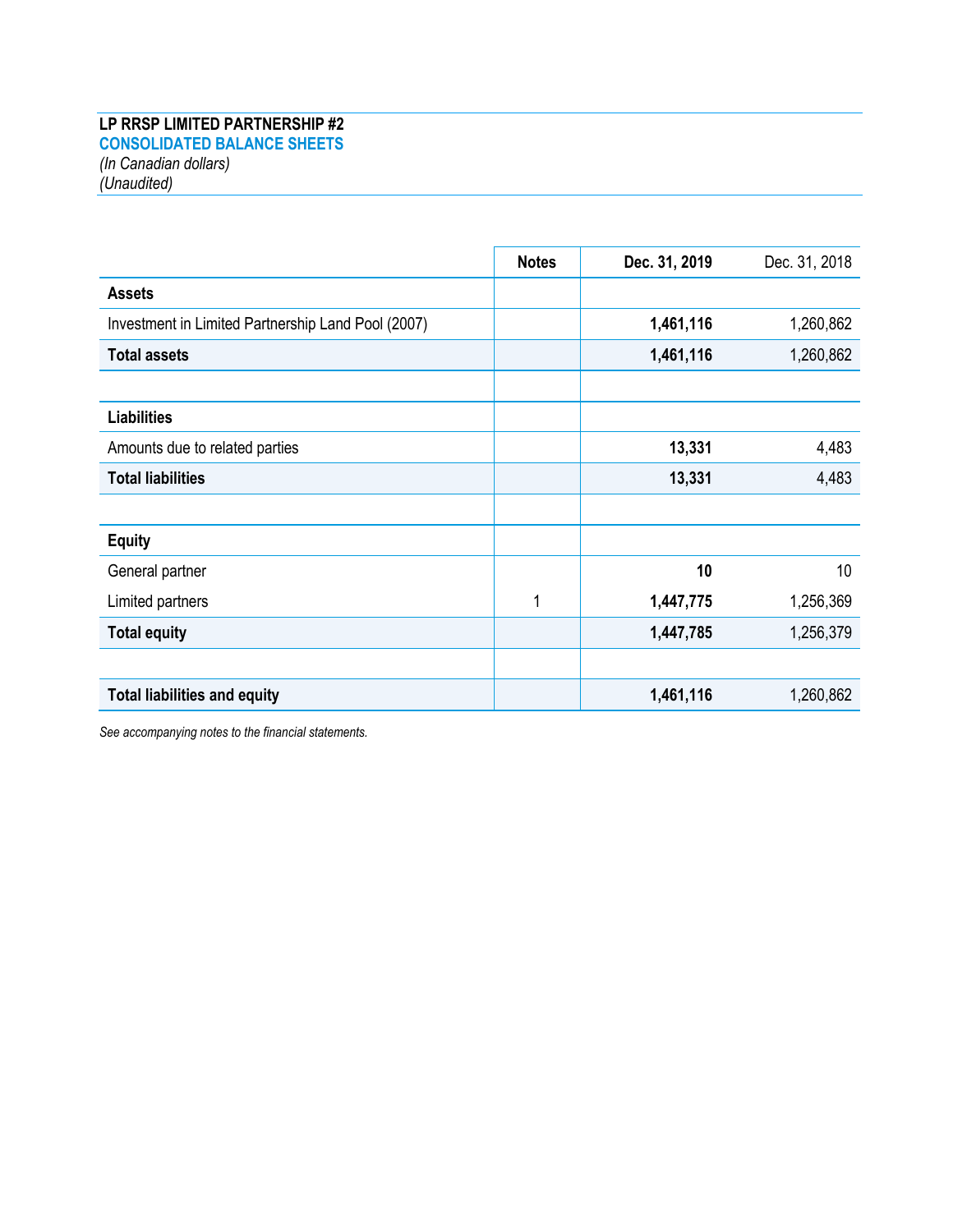## **LP RRSP LIMITED PARTNERSHIP #2 CONSOLIDATED STATEMENTS OF COMPREHENSIVE INCOME For the Years ended December 31, 2019 and 2018** *(In Canadian dollars)*

*(Unaudited)*

|                                     |              | 2019    | 2018   |
|-------------------------------------|--------------|---------|--------|
| <b>Revenues</b>                     | <b>Notes</b> |         |        |
| Gain on investments                 |              | 200,253 | 67,463 |
|                                     |              | 200,253 | 67,463 |
| <b>Expenses</b>                     |              |         |        |
| General and administrative          |              | 8,847   | 9,292  |
|                                     |              | 8,847   | 9,292  |
|                                     |              |         |        |
| Earnings being comprehensive income |              | 191,406 | 58,171 |

*See accompanying notes to the financial statements.*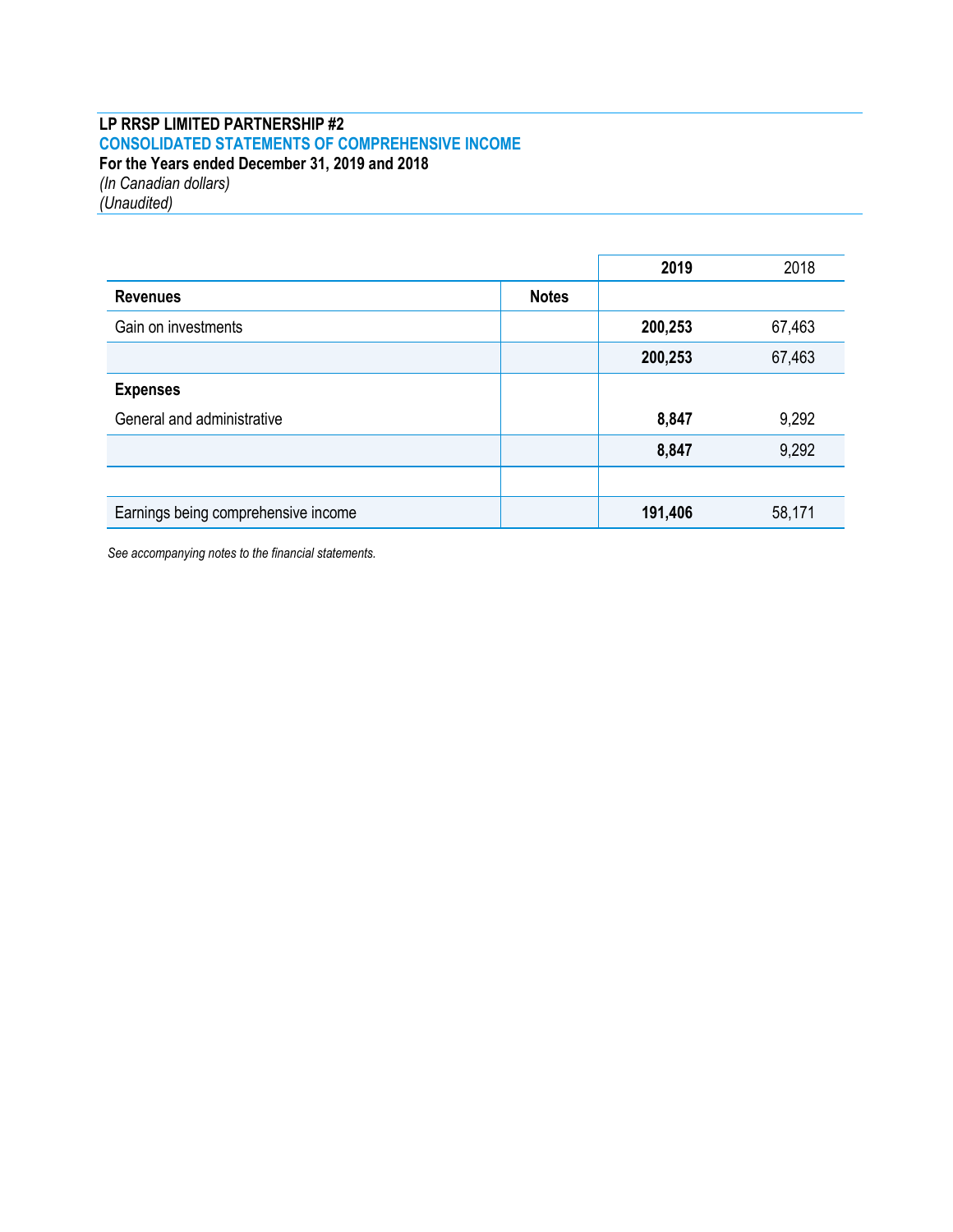## **LP RRSP LIMITED PARTNERSHIP #2 CONSOLIDATED STATEMENTS OF PARTNERS' EQUITY For the Years ended December 31, 2019 and 2018** *(In Canadian dollars) (Unaudited)*

|                                     | <b>Net Partners'</b><br><b>Contributions</b> | <b>Deficit</b> | <b>Partners'</b><br><b>Equity</b> |
|-------------------------------------|----------------------------------------------|----------------|-----------------------------------|
| At December 31, 2017                | 6,309,363                                    | (5, 111, 155)  | 1,198,208                         |
| Earnings being comprehensive income |                                              | 58,171         | 58,171                            |
| At December 31, 2018                | 6,309,363                                    | (5,052,984)    | 1,256,379                         |
| Earnings being comprehensive income |                                              | 191,406        | 191,406                           |
| At December 31, 2019                | 6,309,363                                    | (4,861,578)    | 1,447,785                         |

*See accompanying notes to the financial statements.*